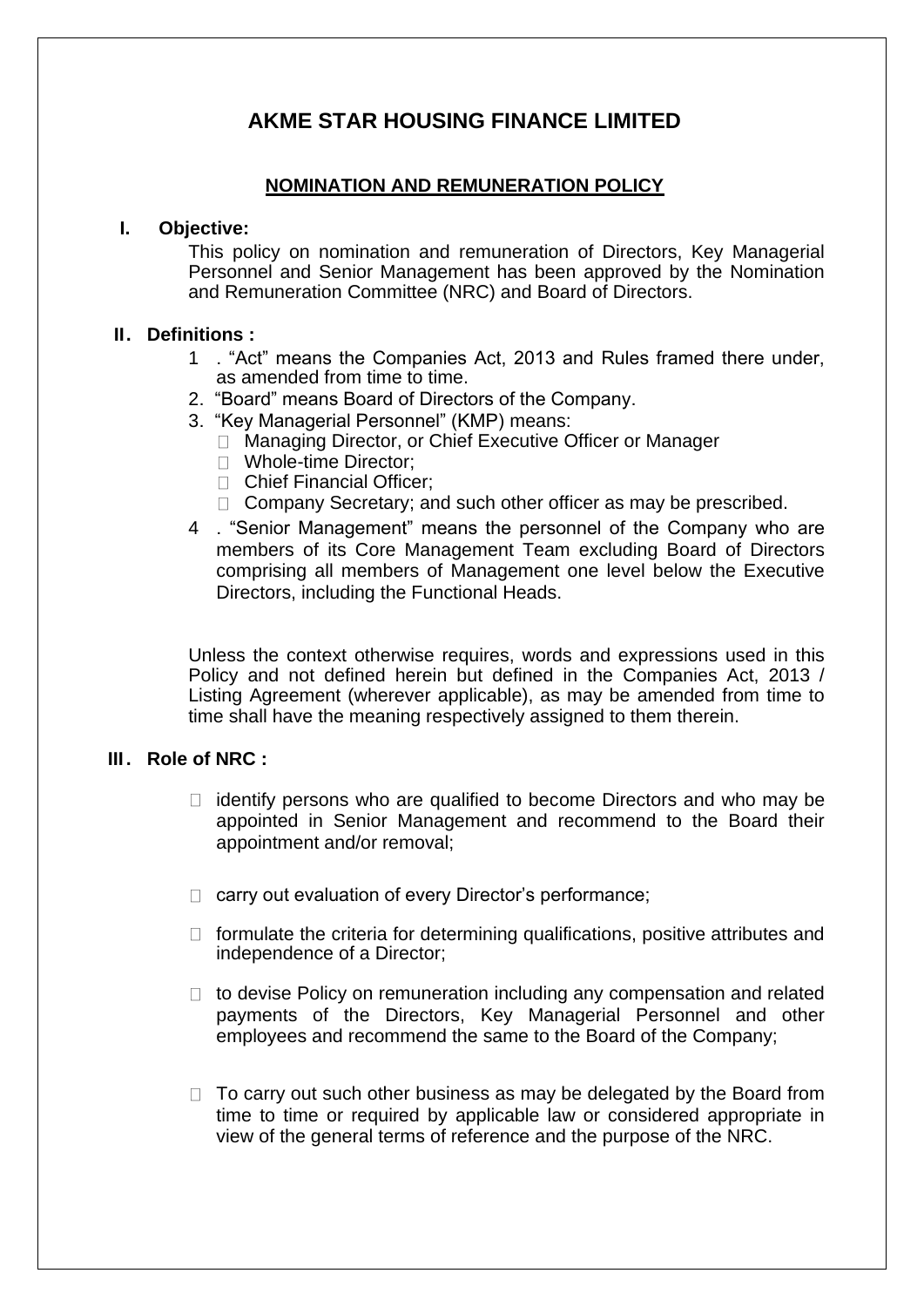# **IV. Appointment and Removal Of Director, KMP and Senior Management**

- 1. Appointment Criteria and Qualifications
	- a) A person being appointed as Director, KMP or in Senior Management should possess adequate qualification, expertise and experience for the position he / she is considered for appointment.
	- b) Independent Director :
		- **(i)** Qualifications of Independent Director:

An Independent director shall possess appropriate skills, experience and knowledge in one or more fields of Finance, Law, Management, Sales, Marketing, Administration, Research, Corporate Governance, Operations or other disciplines related to the business of the Company.

**(ii)** Positive attributes of Independent Directors:

An independent director shall be a person of integrity, who possesses relevant expertise and experience and who shall uphold ethical standards of integrity and probity; act objectively and constructively; exercise his responsibilities in a bona -fide manner in the interest of the company; devote sufficient time and attention to his professional obligations for informed and balanced decision making; and assist the company in implementing the best corporate governance practices.

### **2. Removal**

Due to reasons for any disqualification mentioned in the Act or under any other applicable Act, rules and regulations, NRC may recommend, to the Board with reasons recorded in writing, remova l of a Director, KMP or Senior Management subject to the provisions and compliance of the Act, rules and regulations.

# **3. Retirement**

The Director, KMP and Senior Management shall retire as per the applicable provisions of the Act and the prevailing Policy of the Company. The Board will have the discretion to retain the Director, KMP, Senior Management in the same position/ remuneration or otherwise even after attaining the retirement age, for the benefit of the Company.

# **V. Remuneration**

# **A. Directors:**

- a. Executive Directors (Managing Director, Manager or Whole -time Director):
	- i. At the time of appointment or re -appointment, the Executive Directors shall be paid such remuneration as may be mutually agreed between the Company (which includes the NRC and the Board of Directors) within the overall limits prescribed under the Companies Act, 2013.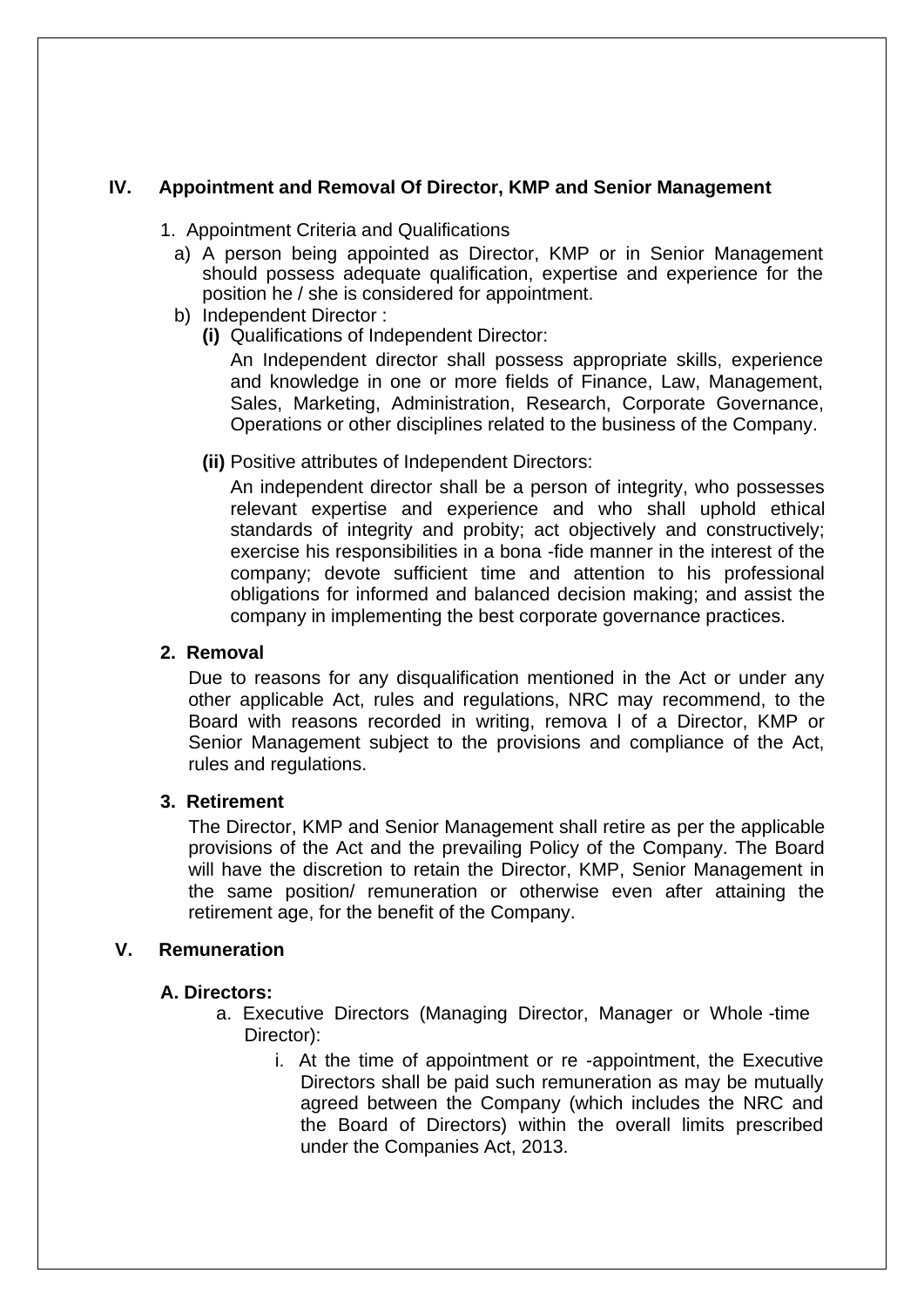- ii. The remuneration shall be subject to the approval of the Members of the Company in General Meeting and in accordance with the provisions of the Companies Act, 2013
- iii. The remuneration of the CEO & Managing Director is broadly divided into fixed and incentive pay . In determining the remuneration (including the fixed increment and performance bonus) NRC shall consider the following:
	- a. the relationship of remuneration and performance benchmark;
	- b. balance between fixed and incentive pay reflecting short and long term performance objectives, appropriate to the working of the Company and its goals;
	- c. responsibility required to be shouldered , the industry benchmarks and the current trends; and
	- d. the performance of the Company vis -à-vis the annual budget achievement and individual performance.

# **b. Non Executive Director:**

- i. The Non-Executive Independent Director may receive fees for attending meetings of Board or Committee thereof. Provided that the amount of such fees shall not exceed Rupees One Lac per meeting of the Board or Committee or such amount as may be prescribed by the Central Government from time to time.
- ii. A Non-Executive Director may be paid commission on an annual basis, of such sum as may be approved by the Board on the recommendation of NRC and in accordance with the provisions of the Act;
- iii . NRC may recommend to the Board, the payment of commission on uniform basis, to reinforce the principles of collective responsibility of the Board.
- iv. In determining the quantum of commission payable to the Directors, NRC shall make its recommendation after taking into consideration the overall performance of the Company and the onerous responsibilities required to be shouldered by the Director.
- v . The total commission payable to the Directors in any financial year shall not exceed 1% of the net profit of the Company to be computed in the manner as provided under the Act;
- vi. The commission shall be payable on pro -rata basis to those Directors who occupy office for part of the year.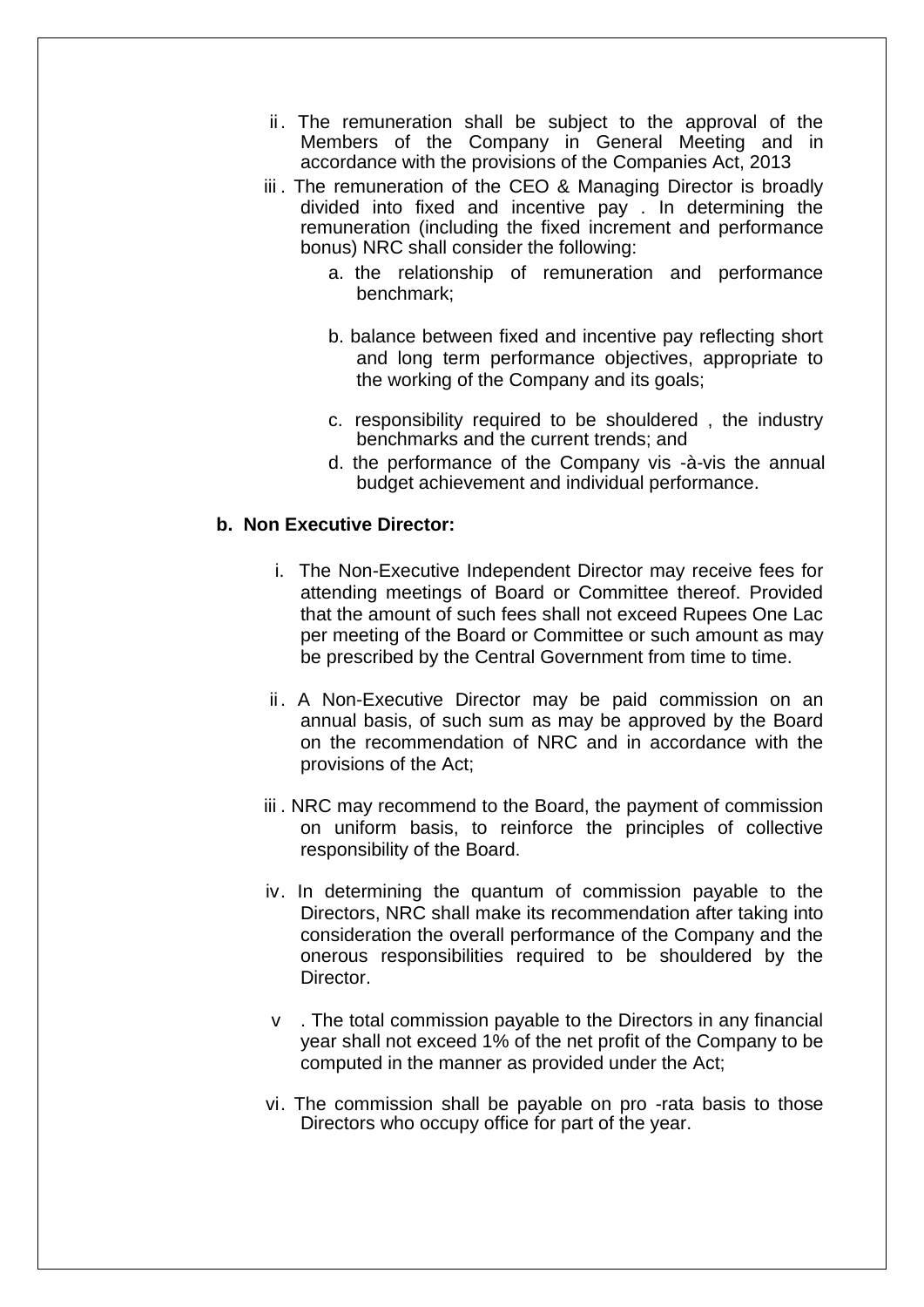#### **B. KMP & Senior Managerial Personnel**

- i. The remuneration / compensation / commission etc. to the KMP and Senior Management will be determined and approved by NRC. The remuneration of managerial personnel shall be subject to the approval of the sha reholders of the Company and Central Government, wherever required, as specified in the Act.
- ii. While approving the remuneration of the Key Managerial Personnel and Senior Management of the Company, NRC will consider maintaining a balance between fixed and incentive pay reflecting short and long term performance objectives appropriate to the working of the Company.
- iii. NRC shall consider and determine that the compensation of remuneration is reasonable and sufficient to attract retain and motivate KMP and senior management;.

#### **VI. Grant of ESOPs**

The Executive Directors, Non -Executive Directors, KMPs, Senior Management, other employees of the Company, Subsidiary (ies), Holding Company & Associate Companies shall be eligible for employee's stock options of the Company.

The Independent Directors of the Company shall not be eligible for the Employee's stock options of the Company.

#### **VII. Evaluation**

The NRC shall carry out evaluation of performance of every Director, KMP and Senior Management Personnel at regular interval (yea rly).

The NRC shall also formulate and provide criteria for evaluation of Independent Directors and the Board as a whole.

#### **VIII. Other Details:**

#### Membership

NRC shall consist of a minimum 3 Non -Executive Directors, majority of them being Independent Directrors. The Chairperson of the Committee shall be an Independent Director. The term of NRC shall be continued unless terminated by the Board of Directors.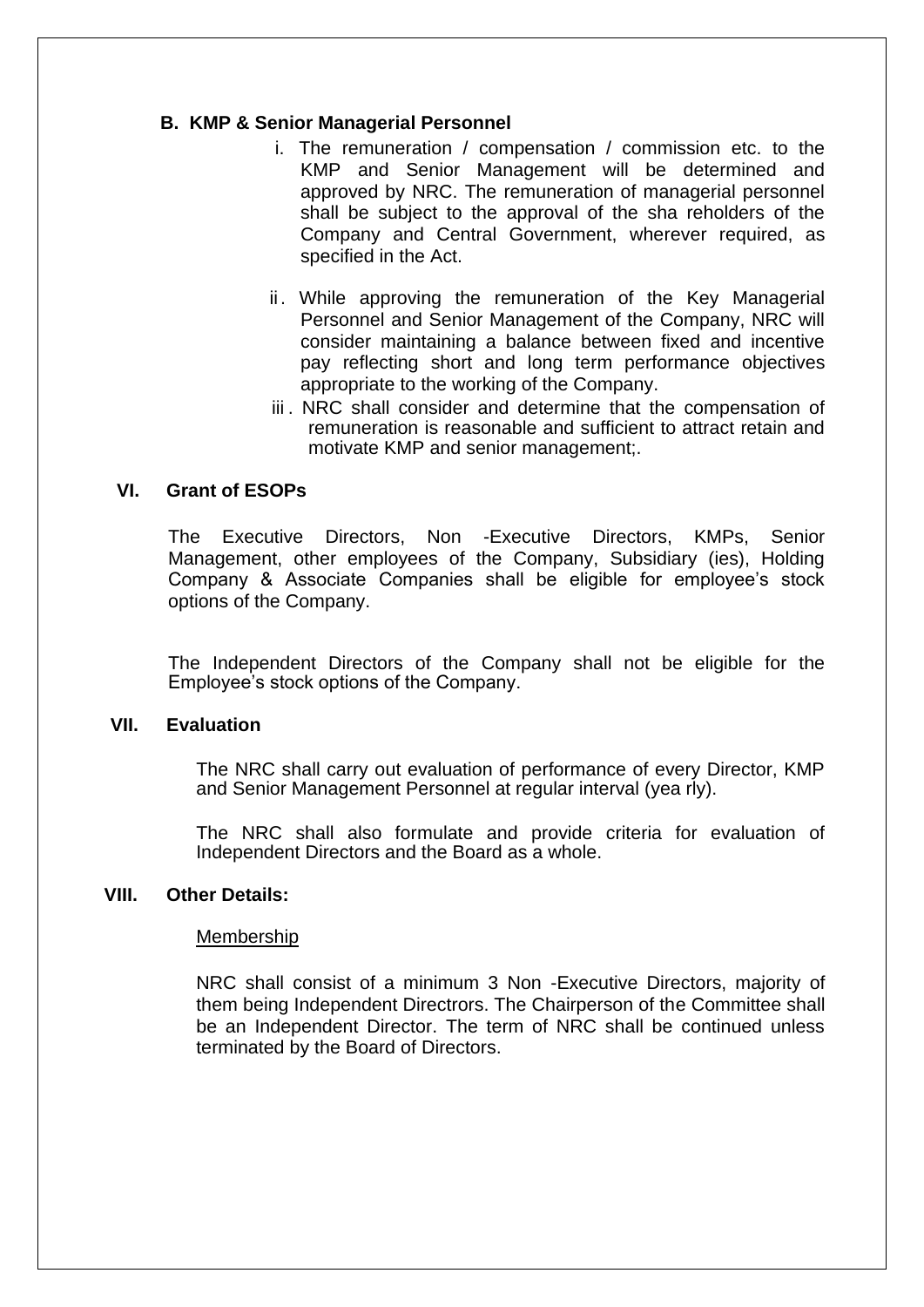#### Frequency of Meetings

The meeting of NRC shall be held at such regular intervals as may be required. NRC may invite such Executives, as it considers appropriate, to be present at its meetings.

#### **Secretary**

The Company Secretary of the Company shall act as Secretary of NRC. In absence of Company Secretary, NRC may designate any other official(s) or any of the member of NRC who shall act as a Secretary of NRC.